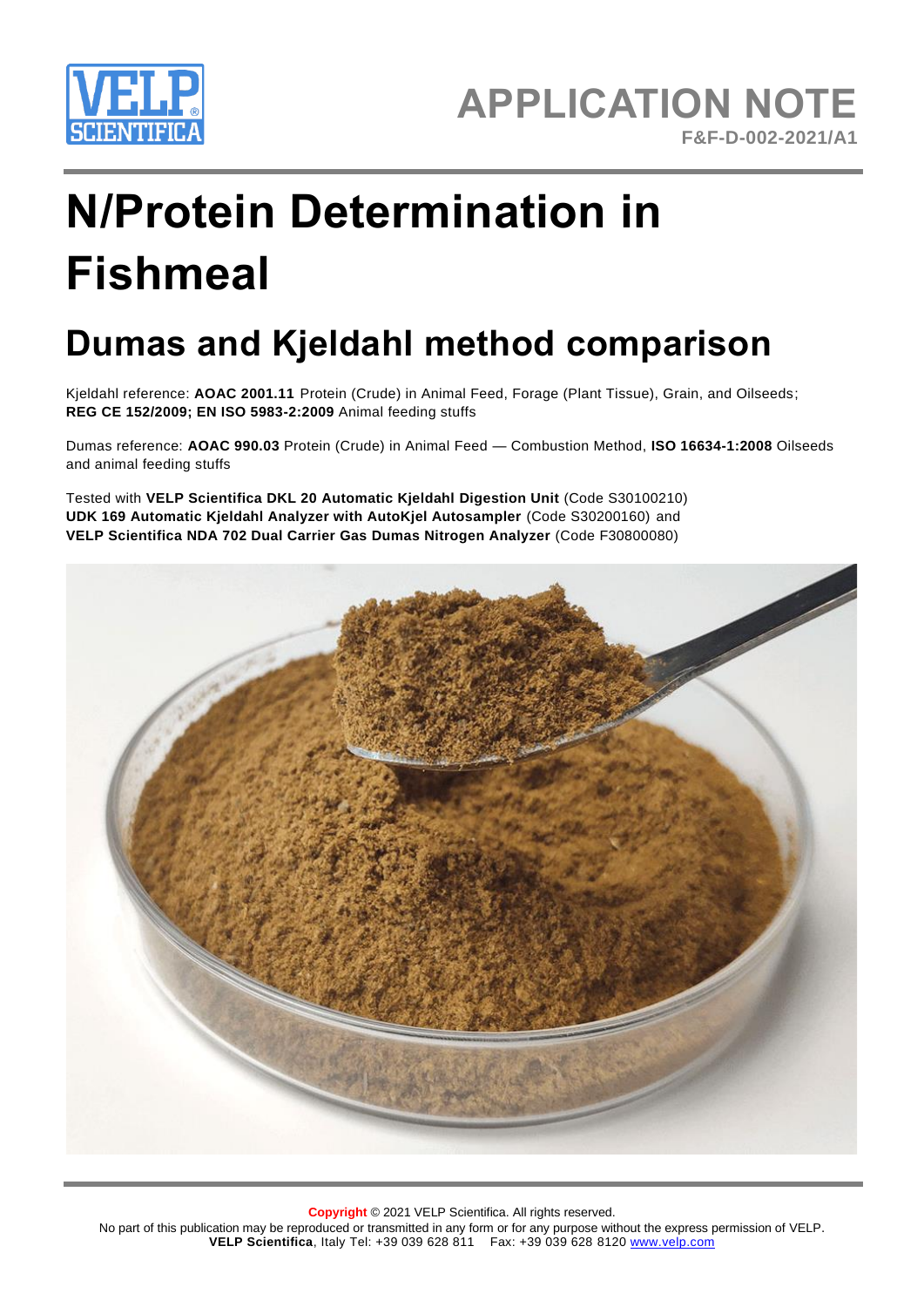

## **N/PROTEIN DETERMINATION IN FISHMEAL DUMAS AND KJELDAHL METHOD COMPARISON**

#### **Introduction**

Fishmeal is obtained from small fish (used whole, including the entrails) or from the carcasses of large fish (salmon, trout, sturgeon, tuna), waste of the choices for baby food and for gastronomy.

The mass is then crushed to extract any fish oil, then the product is cooled, dehydrated and ground to obtain a powder. Fishmeal is an important food used in animal husbandry and in aquaculture. It is also the main ingredient of the commonly marketed feed for aquarium fish.

Human nutrition also involves the consumption of fishmeal, but only top-quality parts of the fish are used and the finished product is free of additives and preservatives that prevent rancidity of fats (allowed only in feed for dogs and cats).

Both Kjeldahl and Dumas techniques are officially approved for the determination of the protein content in fishmeal. Performances of VELP Kjeldahl system and Dumas unit were evaluated by participating in the **Proficiency Testing Program** organized by **BIPEA** (Bureau Interprofessionnel d'Etudes Analytiques).

The obtained results (as % Protein) were compared with the BIPEA assigned values.

#### **Protein Determination in BIPEA sample Fishmeal**

This application note compares the nitrogen/protein determination in fishmeal by using **NDA 702 Dumas Nitrogen Analyzer** and **UDK 169 Automatic Kjeldahl Analyzer with AutoKjel Autosampler**.

The specific methods used in this study are summarized briefly here.

#### **Dumas method**

The Dumas method starts with a combustion furnace (CF) to burn the sample, obtaining elemental compounds.

Water is removed by a first physical trap (WT1 - **DriStep™**), placed after the combustion, and a second chemical one (WT2). Between the two, the elemental substances passed through a reduction furnace (RF).

The auto-regenerative  $CO<sub>2</sub>$  absorbers ( $CO<sub>2</sub>$ ) let pass only the elemental nitrogen that is detected by the **LoGas™** innovative Thermal Conductivity Detector (TCD) with no requirement for a reference gas.

The NDA 702 is controlled via PC through the intuitive **DUMASoft™**.

#### **Kjeldahl method**

The Kjeldahl method consists in a procedure of catalytically supported mineralization of organic material in a boiling mixture of sulfuric acid and sulfate salt at digestion temperatures higher than 400 °C. During the process the organically bonded nitrogen is converted into ammonium sulfate. Alkalizing the digested solution liberates ammonia which is quantitatively steam distilled and determined by titration.

#### **Sample**

BIPEA Fishmeal ID: 11-0313-0217 Dumas protein: assigned value: 70.1 acceptability range: 68.0 -72.2 Kieldahl protein: assigned value: 69.0 acceptability range: 66.9-71.1 Sample has been grinded by using a laboratory grinder (particle size 1 mm).

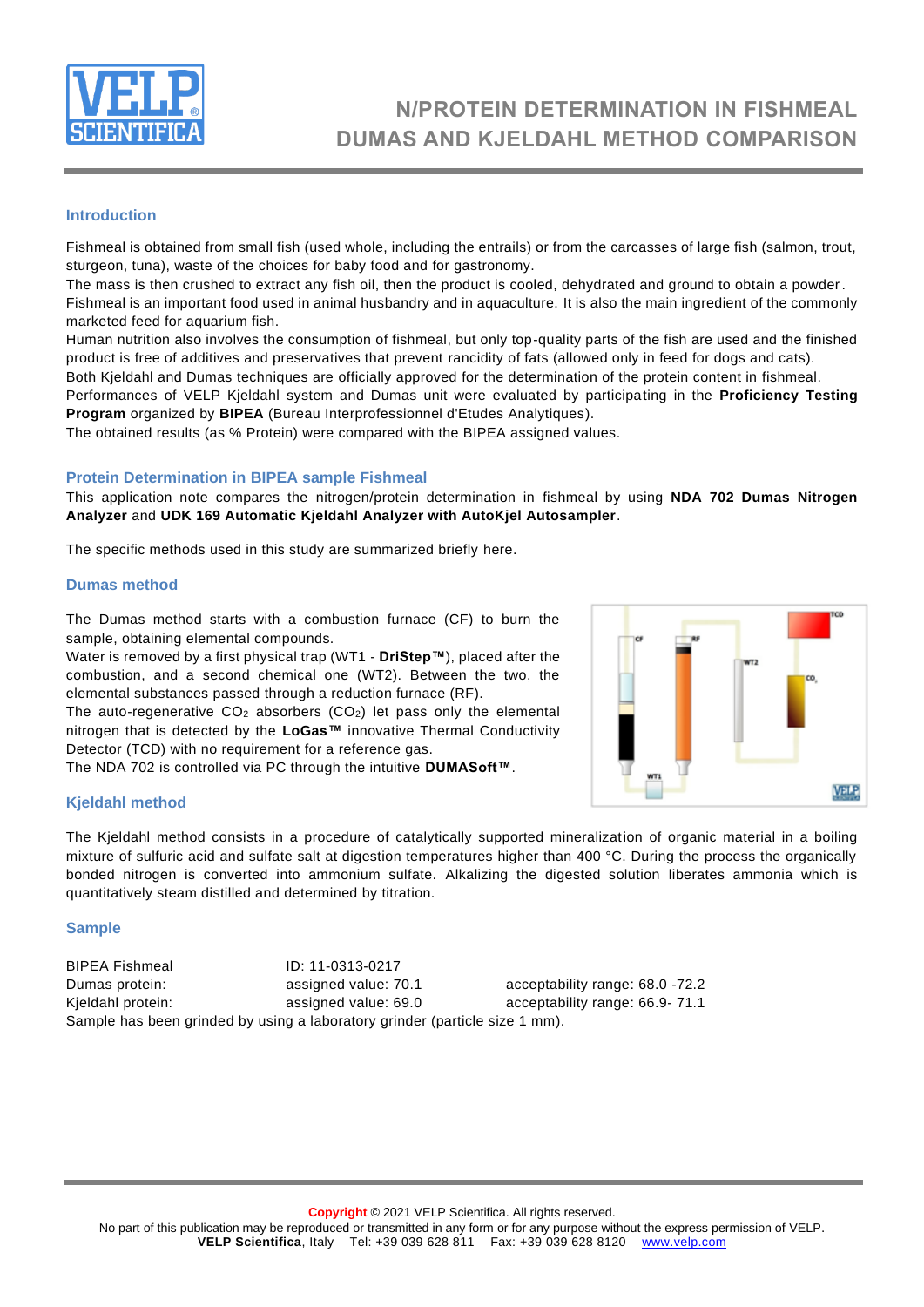

## **N/PROTEIN DETERMINATION IN FISHMEAL DUMAS AND KJELDAHL METHOD COMPARISON**

#### *Dumas analysis*

#### **NDA 702 Preliminary Operations (daily)**

Follow the operating manual to start the NDA 702 and check that the following parameters are set: **Temperature Combustion reactor** (Code A00000158): 1030 °C **Temperature Reduction reactor** (Code A00000226): 650 °C **Flow rate MFC1 He**: 190 ml/min **Flow rate MFC2 He**: 220 ml/min Condition the system by testing 2 EDTA standard (Code A00000149) and 3 to 5 empty tin foils (Code A00000153) as Check up. Verify the calibration curve with one or more tests as Standard by testing EDTA, used for the curve creation.

#### **Sample Preparation**

Weigh around 50 mg of sample in a tin foil directly on the analytical balance. Close the tin foil, obtaining a capsule, and load it into the autosampler.

#### **Analysis Procedure**

Fill the following fields in the database of the software Dumasoft<sup>TM</sup>: **Sample name, Weight, Method, Sample type, Calibration number**

The "FEED FOR ANIMALS, DRY" method shows the following parameters:

**Protein factor**: 6.25

**O<sup>2</sup> flow rate**: 400 ml/min **O<sup>2</sup> factor**: 1.6 ml/mg

Press  $\leftrightarrow$  to start the analysis.

Analysis time: from 3 minutes for one run.

Results have been obtained with the following calibration curve: in a range of 0 - 7 mg N with 7 measurements of EDTA standard (%N = 9.58) (Code A00000149). The data obtained are included in the tolerance admitted by the EDTA certificate.

#### *Kjeldahl analysis*

#### **1. Sample Digestion**

Weight about 1.0 grams in a nitrogen-free weighing boat (Code CM0486000) and transfer in a test tube. In each test tube add:

- 2 catalyst tablets VCM (code A00000274; 3.5 g K2SO4, 0.1 g CuSO<sup>4</sup> 5H20 Missouri)
- 2 antifoam tablets VS (Code A00000283)
- 20 ml concentrated sulfuric acid (96-98%)
- 5 ml hydrogen peroxyde  $(H_2O_2)$

Prepare some blanks with all chemicals and without sample.

Connect the Digestion Unit to a proper Aspiration Pump (JP code F30620198) and a Fume Neutralization System (SMS Scrubber code F307C0199) to neutralize the acid fumes created during digestion phase. Digest the sample for 40 minutes at 300 °C plus 90 minutes at 420 °C, according to the method "animal feed" (n°7 on DKL 20).

#### **2. Distillation and Titration**

Let the test tubes cool down to 50-60 °C.

Condition the UDK 169 unit by performing the Automatic Check up in Menu-System and a Wash down. Distill the samples selecting the predefined methods n°7.